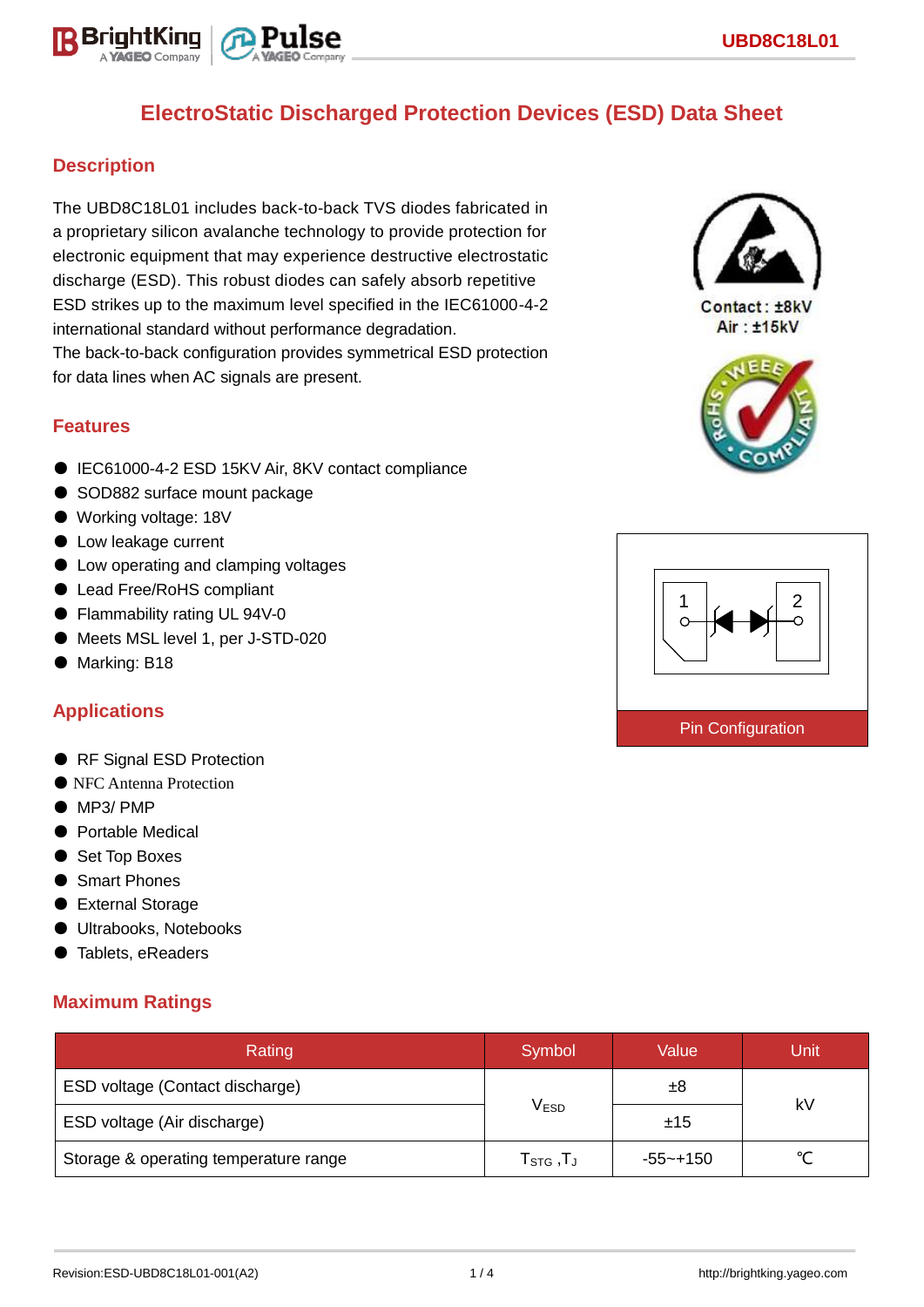

# **Electrical Characteristics (TJ=25**℃**)**

| Parameter                      | Symbol                    | Condition       | Min. | Typ. | Max. | Unit   |
|--------------------------------|---------------------------|-----------------|------|------|------|--------|
| Reverse stand-off voltage      | V <sub>RWM</sub>          |                 |      |      | 18   | V      |
| Reverse breakdown voltage      | $V_{BR}$                  | $I_{BR}$ =1mA   | 19   |      |      | V      |
| Reverse leakage current        | <sup>I</sup> R            | $V_R = 5V$      |      |      | 1    | μA     |
| Clamping voltage (tp=8/20µs)   | $V_{\rm C}$               | $I_{PP} = 1A$   |      |      | 30   | $\vee$ |
| Clamping voltage (tp=8/20µs)   | $\mathsf{V}_{\mathsf{C}}$ | $I_{PP} = 2A$   |      |      | 35   | v      |
| Peak pulse current (tp=8/20µs) | $_{\rm lpp}$              |                 |      |      | 2    | A      |
| Off state junction capacitance | $C_{\rm J}$               | $0$ Vdc, f=1MHz |      | 0.4  | 0.6  | рF     |

## **Typical Characteristics Curves**







Figure 1. Capacitance vs. Bias Voltage Figure 2. Insertion Loss (S21) I/O to GND



## Figure 3. Pulse Waveform **Figure 4. Transmission Line Pulsing (TLP)** Plot

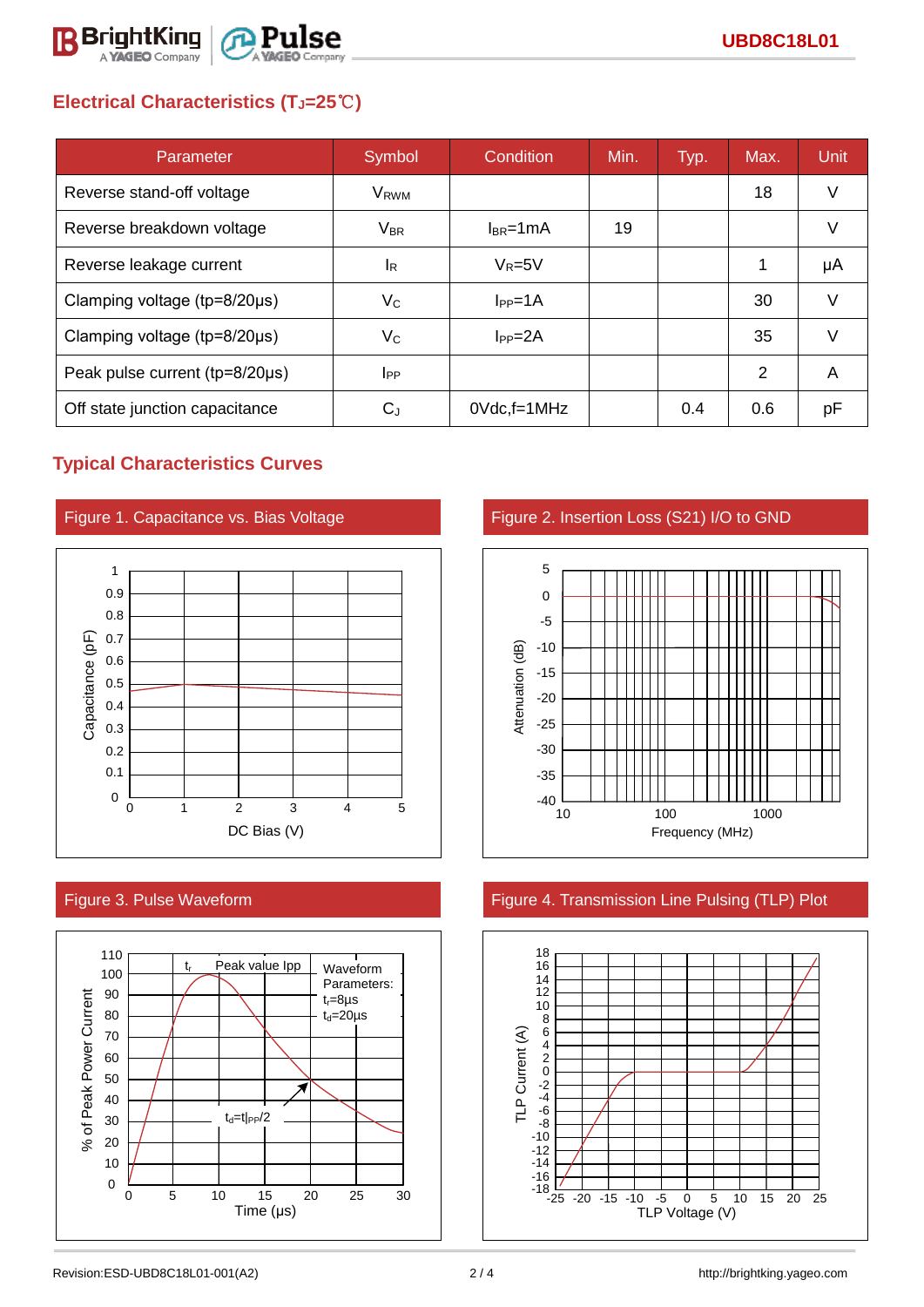

## **Recommended Soldering Conditions**